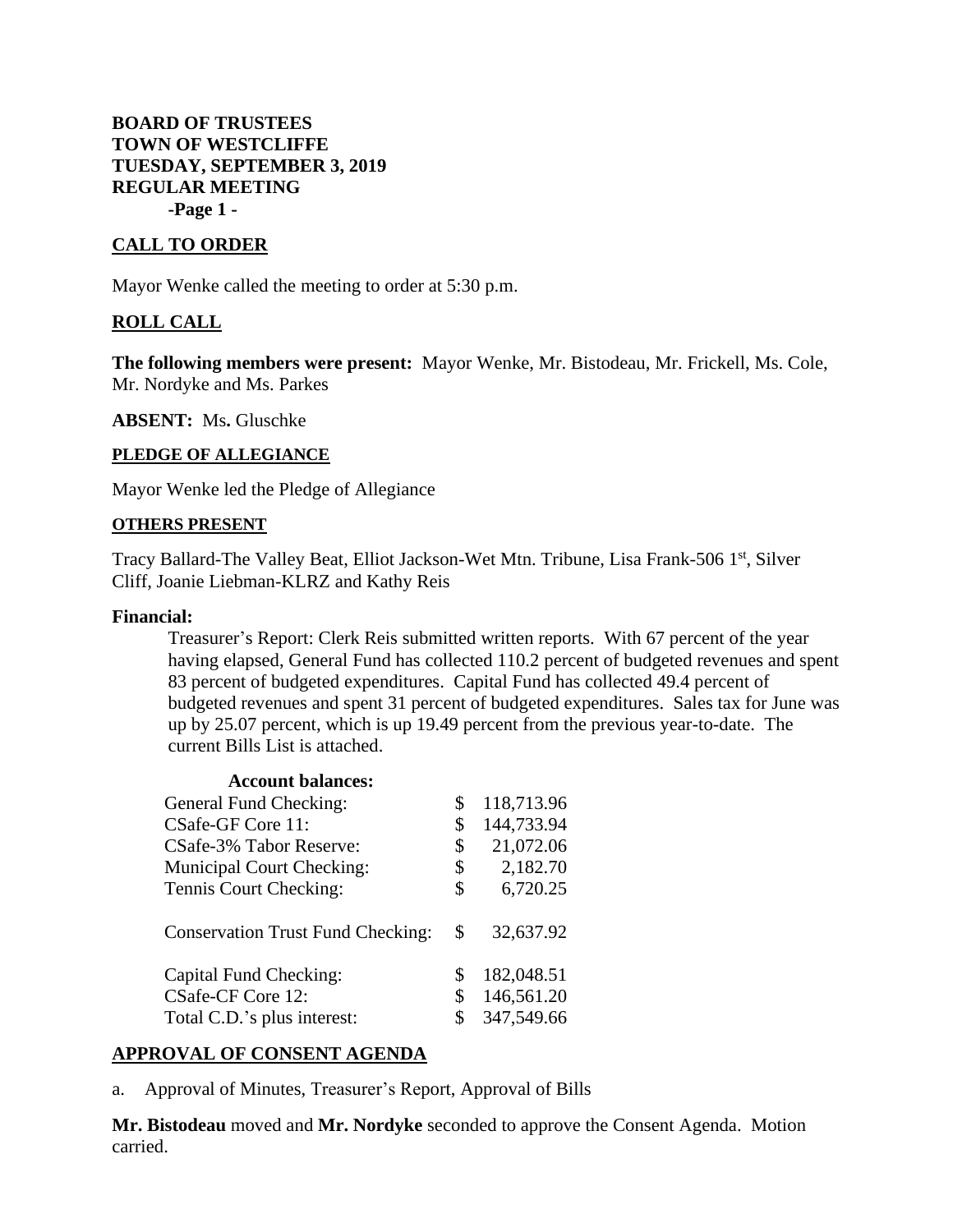# **BOARD OF TRUSTEES TOWN OF WESTCLIFFE TUESDAY, SEPTEMBER 3, 2019 REGULAR MEETING -Page 2 -**

#### **OLD BUSINESS**

No old business.

#### **NEW BUSINESS**

#### **a. Accept Audrey Gluschke' s resignation.**

Mayor Wenke reported Audrey Gluschke has moved out of town so can no longer serve as trustee. She has submitted her letter of resignation.

## **ACTION: Mayor Wenke** moved and **Mr. Nordyke** seconded to accept Audrey Gluschke's resignation. Motion carried.

## **b. Appoint Mayor Pro-Tem.**

It is the responsibility of the Mayor to appoint the Mayor Pro-Tem. Mayor Wenke would like to appoint Jim Bistodeau.

## **ACTION: Ms. Parkes** moved and **Mr. Frickell** seconded to approve appointing Jim Bistodeau as Mayor Pro-Tem. Motion carried.

## **c. Consideration of filling the vacant trustee position.**

Mayor Wenke had contacted Charlie Ellison and felt he would be a good fit and recommend appointing him as trustee. Charlie Ellison submitted a letter of interest stating he is willing to fill the seat until the end of Ms. Gluschke's term in April of 2020. No other letters were submitted. Mr. Ellison will be sworn in prior to the next meeting.

- **ACTION: Mr. Nordyke** moved and **Ms. Cole** seconded to approve appointing Charlie Elision for the vacant trustee position. Motion carried.
- **d. Consideration of request to remove Audrey Gluschke as a signer on all accounts and appoint a new signee.**
	- **ACTION: Mr. Bistodeau** moved and **Ms. Cole** seconded to approve removing Audrey Gluschke as a signer on all the Town's bank accounts. Motion carried.
	- **ACTION: Ms. Cole** moved and **Mr. Nordyke** seconded to approve adding Gary Frickell as a signee on all the Town's bank accounts. Motion carried.
- **e. Consideration of request to approve a Special Event Liquor permit September 3rd at 119 Main Street – Wet Mountain Broadcasting, Corp. (KLZR)-Joanie Liebman.**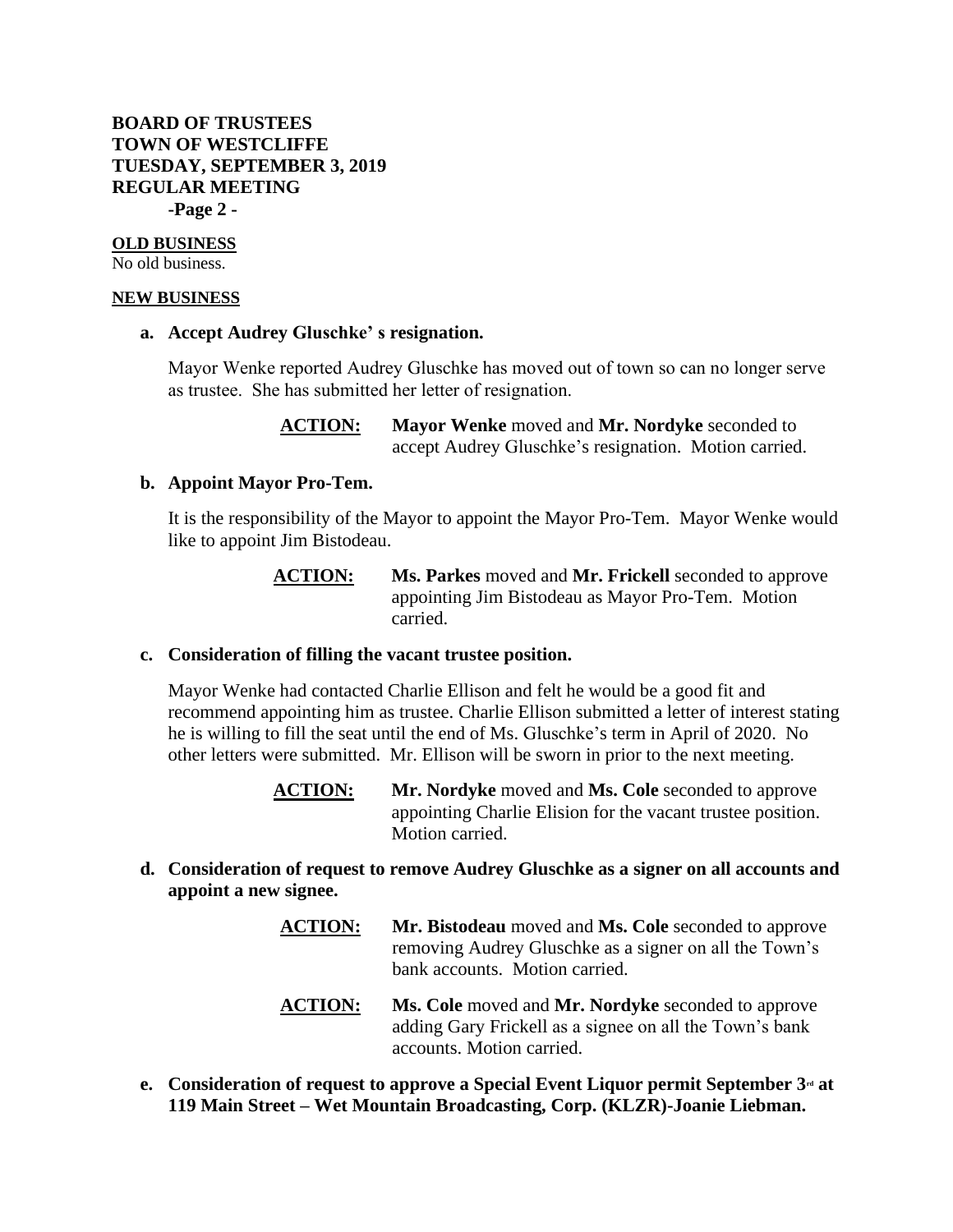# **BOARD OF TRUSTEES TOWN OF WESTCLIFFE TUESDAY, SEPTEMBER 3, 2019 REGULAR MEETING -Page 3 -**

## **NEW BUSINESS CONTINUTED**

Let the record reflect the event is September  $13<sup>th</sup>$  not September  $3<sup>rd</sup>$ . All paper work is in order along with all the fees being paid. No objections were filed with our office from the public.

Joanie Liebman explained it is for the High Peaks Premier for the evening at the Jones Theater prior to the High Peaks Festival. This is a fund raiser, food will be available, starting at 6:00 p.m. No alcohol will be allowed in the Jones Theater, this is strictly for Studio 2. There will be a person at the door to make sure the alcohol is not taken out of Studio 2 nor outside.

> **ACTION: Mr. Bistodeau** moved and **Ms. Parkes** seconded to approve the Special Event Liquor permit September 13<sup>th</sup> at 119 Main Street -Wet Mountain Broadcasting, Corp. (KLZR). Motion carried.

# **f. Consideration of request to approve Ord. 7-2019 amending the Zoning Map.**

Three lots will be relabeled and then subdivided into four lots and an open space area.

**ACTION: Mr. Bistodeau** moved and **Ms. Cole** seconded to approve Ord. 7-2019 amending the Zoning Map in reference to the Vivienda Parque subdivision. Motion carried.

# **g. Consideration of request to pay the lease purchase off with First State Bank of Colorado for 1000 Main Street.**

Paying the lease purchase off will save a little over \$25,000.00 in interest over the term of the lease. If it isn't paid off and the funds put in CSAFE, there is about a \$12,000.00 savings. The balance is approximately \$105,000.00. After further discussion the following motion was made.

> **ACTION: Mr. Bistodeau** moved and **Mr. Nordyke** seconded to off the lease purchase with First State Bank of Colorado for 1000 Main Street. Mayor Wenke – Nay, Mr. Bistodeau – Yes, Mr. Frickell – Yes, Ms. Cole – Yes, Mr. Nordyke – Yes and Ms. Parkes – Yes. Motion carried.

## **h. Consideration of paying for a membership to Rotary and appoint a representative.**

Mayor Wenke asked the board to consider purchasing a membership, the cost is \$212.00 per year. This will give the Town one voting member, others may attend. The trustees attending this meeting were unable to commit but, thought it would be beneficial. The Town Clerk was appointed to attend on the Town's behalf. Clerk Reis was appointed.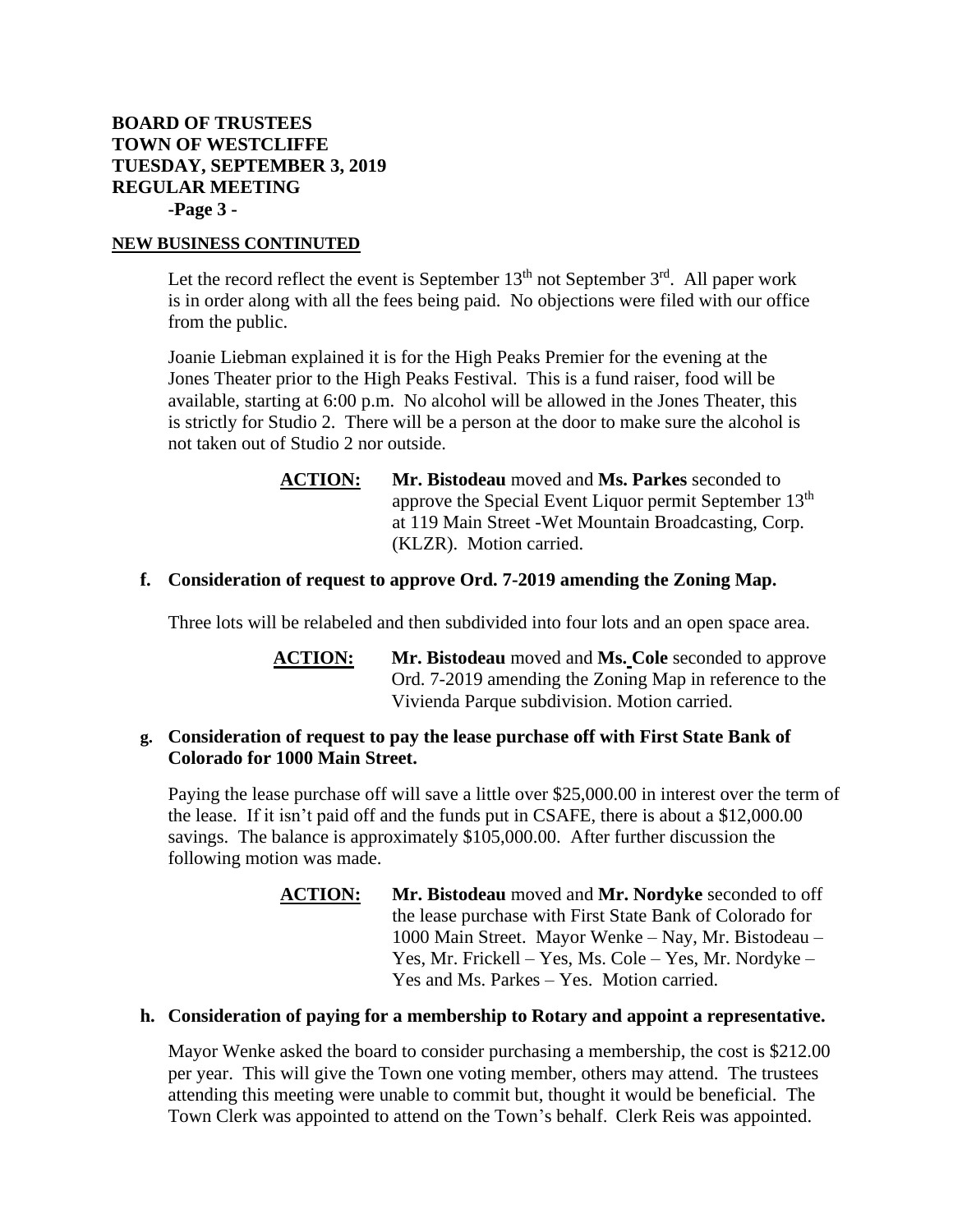**BOARD OF TRUSTEES TOWN OF WESTCLIFFE TUESDAY, SEPTEMBER 3, 2019 REGULAR MEETING -Page 4 -**

## **NEW BUSINESS CONTINUTED**

# **ACTION: Mayor Wenke** moved and **Mr. Frickell** seconded to purchase a membership in Wet Mtn. Valley Rotary. Motion carried.

## **i. Staff quarterly goals reports**

Clerk Reis reported that the re-cataloging all records/location is 95% complete and the new website was completed as scheduled. These were completed in September.

Mr. Carter reported that the walls on the Bluff restroom are currently going up; the concrete was poured at the pocket park and soon to be completed; the chip seal project has not been completed yet, weather depending it will be completed; the turf on the north side of this building has been completed.

# **j. CML Reports**

Clerk Reis reported on a few highlights as follows: A session on getting the youth involved in the government; talked about Open Meetings law and the  $1<sup>st</sup>$  Amendment Auditors, explaining that proper signage has been put in place for areas where employees only are allowed in the building. We have a do's and don'ts list that I would like Jay to review and provide for all the employees; also if the board appoints just two members to attend an outside meeting and that is something that will be on the agenda for a decision, we need to post that meeting; talked about the budgeting process and we should only budget actual expenditures, the budget can easily be amended.

Mr. Carter reported the he attended several sessions on parks and recreation -the thought is to improve the parks by adding more things for folks to do, more activities; also a session on road maintenance-chip seal is the most economical for us to do; affordable housing is an issue state wide-towns are getting more involved in someway by forming housing authorities, providing land or by changing codes; building code – the ISO ratings and updating our codes, the suggestion was not to update our codes, updating would not make a difference on the insurance.

# **STAFF & COMMITTEE REPORTS**

## **a. Report from Town Clerk – Kathy Reis**

I am trying to get the Google calendar so you can see for all the meetings. I will be uploading documents and updating the bills list and treasures reports during the month for you to review all month long. If you need help or can't see the calendar, please let me know.